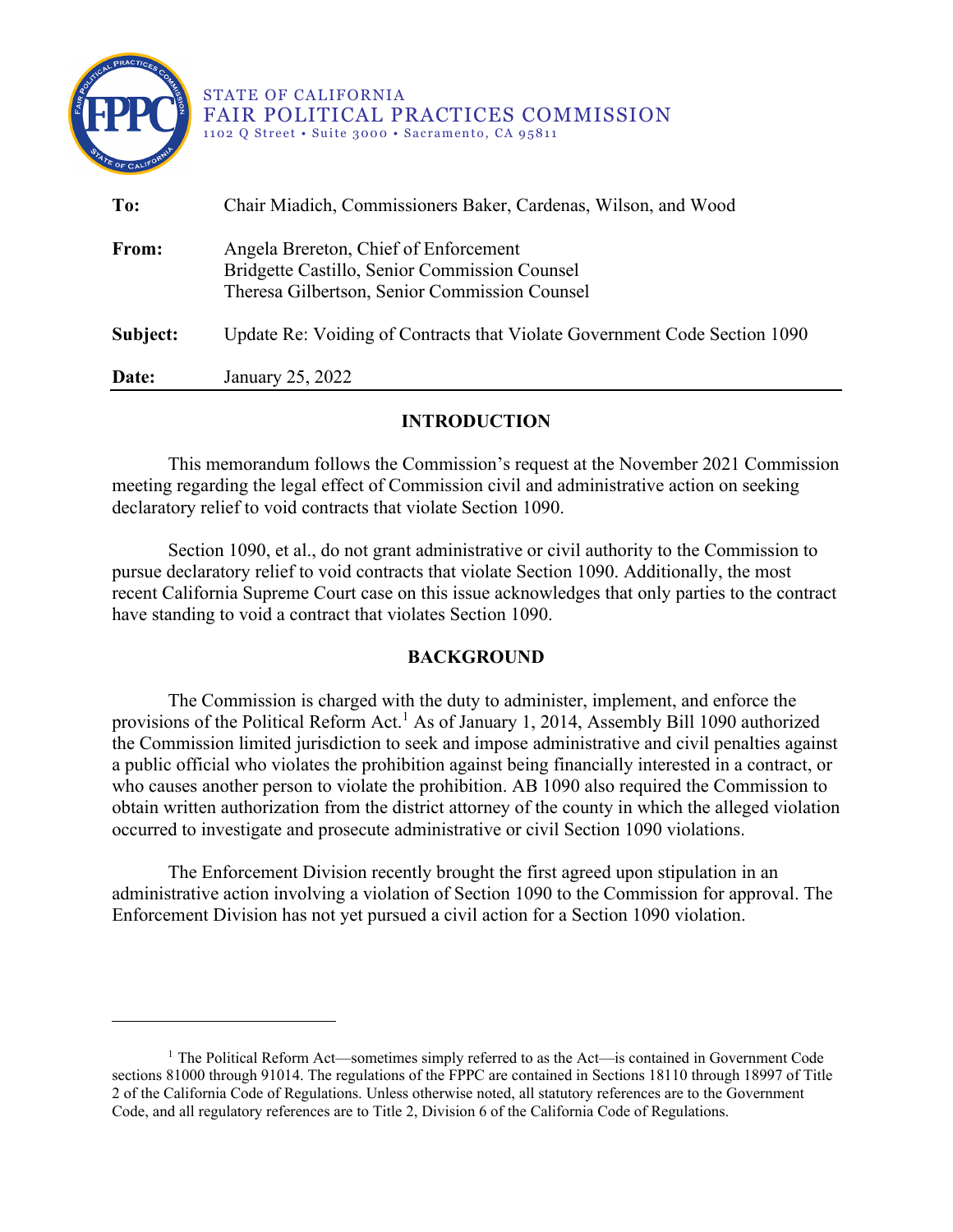Prior to AB 1090, enforcement of Section 1090 did not allow for any administrative or civil penalties.[2](#page-1-0) Consequently, expanding the Commission's jurisdiction has allowed cases that do not rise to the level of criminal violations to be investigated and prosecuted at either the administrative or civil level. However, the legislation included limitations on the Commission's jurisdiction.

# **LIMITED JURISDICTION**

In order to enforce Section 1090 violations, either in an administrative action or a civil action, the Commission must obtain prior written authorization from the district attorney of the county in which the alleged violation occurred.[3](#page-1-1) The following parameters also apply:

Administrative Action:

- An administrative decision issued by the Commission is not admissible in any proceeding other than a proceeding brought by the Commission. (Section 1097.1, subdivision (d).)
- · All administrative procedures, due process protections, subpoena powers and authority to grant immunity that apply to prosecution of violations of the Act apply to the Commission's administrative prosecution of Section 1090 violations. (Section 1097.2.)
	- o In an administrative action, the Commission may require a violator to:
		- Cease and desist the violation.
		- File any required reports, statements, or other documents or information.
		- Pay a monetary penalty of up to \$5,000 per violation. (Section 83116.)
- The Commission cannot bring a 1090 administrative action if the Commission has already brought a 1090 civil action against the person for the same violation (Section 1097.2, subdivision (g).)
- · Administrative actions for Section 1090 violations are subject to the Act's fiveyear statute of limitations. (Section 1097.2, subdivision (h), citing Section 91000.5.)

Civil Action

- The maximum civil fine is not to exceed the greater of \$10,000 or three times the value of the financial benefit received by the defendant for each violation. (Section 1097.3, subdivision (a).)
- The Commission cannot bring a civil action if the Commission has already brought an administrative action against the person for the same violation, (Section 1097.3, subdivision (b).) or if the Attorney General or a district attorney

<span id="page-1-1"></span><span id="page-1-0"></span><sup>2</sup> *See* 2013 Legis. Bill Hist. CA A.B. 1090, Bill Analysis, August 30, 2013. *See also*, FPPC 2013 News Release; Governor Signs Bill to Expand FPPC Conflict of Interest 1090 Advice and Enforcement Authority.

<sup>3</sup> Section 1097.1, subd. (b).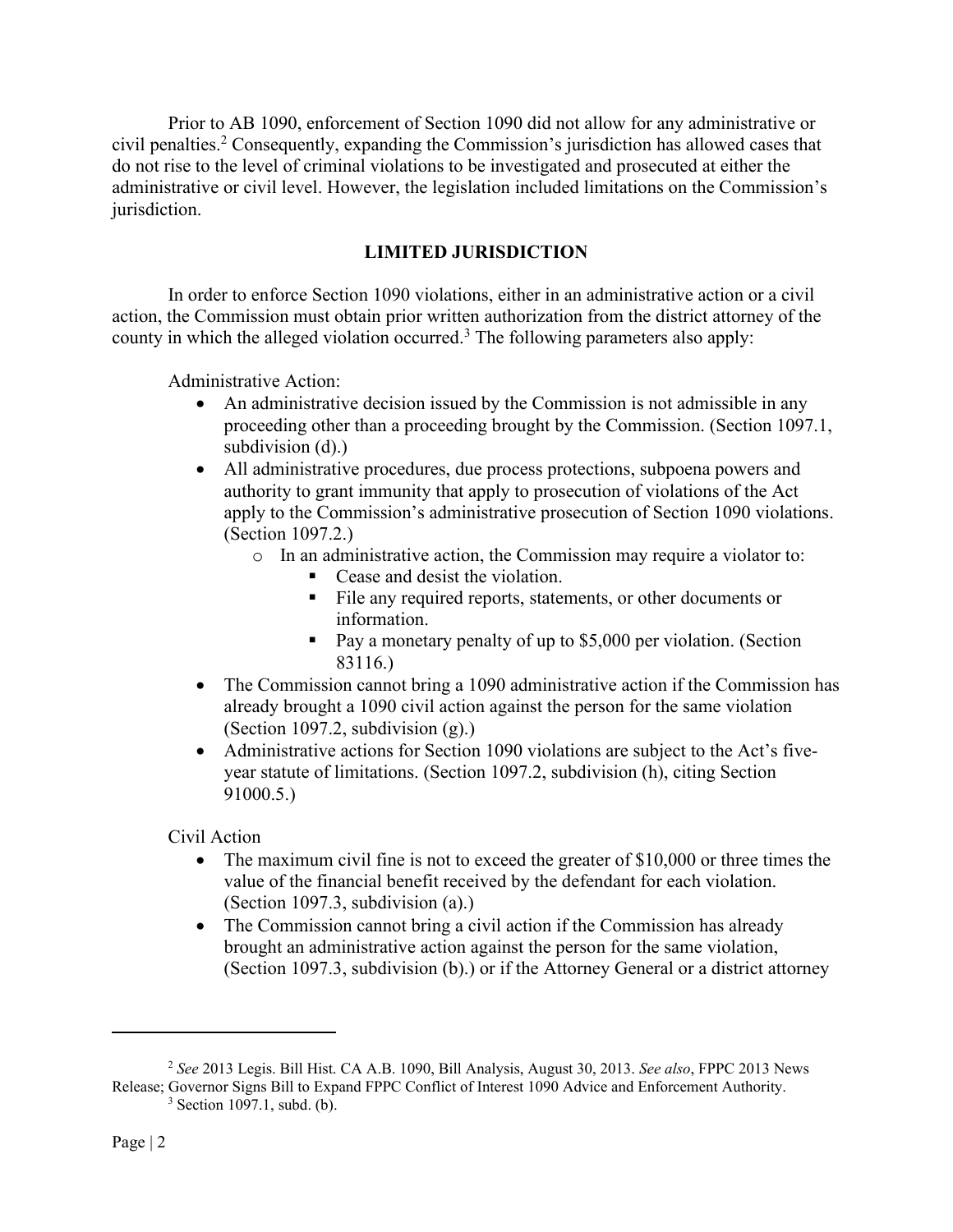is pursuing a criminal 1090 prosectution of that person. (Section 1097.1, subdivision (b).)

· Civil actions for Section 1090 violations are subject to a four-year statute of limitations. (Section 1097.3, subdivision (c).)

For both administrative and civil actions, the Commission is authorized to obtain a judgment in superior court for the purpose of collecting any unpaid monetary penalties, fees, or civil penalties imposed pursuant to Section 1097.1, 1097.2, or 1097.3. (Section 1097.4; also see Section 1097.5.)

None of the code sections identified above grant administrative or civil authority to the Commission to pursue declaratory relief to void contracts that violate Section 1090.

# **VOIDING CONTRACTS THAT VIOLATE SECTION 1090**

Section 1092 controls voiding contracts that violate Section 1090. Section 1092 predates the Commission receiving limited jurisdiction of Section 1090 violations.

Under Section 1092, every contract that violates Section 1090 may be avoided at the instance of any party except the interested officer. [4](#page-2-0) Such an action must be commenced within four years after the plantiff has discovered, or in the exercise of reasonable care should have discovered, the contract violated Section 1090. [5](#page-2-1)

Section 1092, subdivision (a), uses the wording "may be avoided," which case law has interpreted to mean contracts that violate Section 1090 are void, not merely voidable.<sup>[6](#page-2-2)</sup> But Section 1092 does not require the public agency that is a party to a contract that violates Section 1090 to pursue voiding the contract.<sup>[7](#page-2-3)</sup>

Case law has provided that "[t]he penalty for a [Section 1090] violation is substantial: The interested official must disgorge any profits earned, and may not recover any consideration paid, under the contract.[8](#page-2-4) However, nothing in the plain language of either Section 1090 or Section 1092 grants nonparties to the contract the right to sue on behalf of a public entity that is entitled to bring a claim under Section 1092, but has not done so. And the most recent California Supreme Court case on the issue, *San Diegans for Open Government v Public Facilities Financing Authority of City of San Diego*, 8 Cal.5<sup>th</sup> 733, ruled that only parties to the contract

 $4$  Section 1092, subd (a).

 $5$  Section 1092, subd (b).

<span id="page-2-2"></span><span id="page-2-1"></span><span id="page-2-0"></span><sup>6</sup> *Thomson v. Call* (1985) 38 Cal.3d 633, 646, fn. 15 [214 Cal.Rptr. 139, 699 P.2d 316], citing *People* v. *Deysher* (1934) 2 Cal.2d 141, 146 [40 P.2d 259], *Berka v. Woodward* (1899) 125 Cal. 119 [57 P. 777], and *Stockton P. & S. Co. v. Wheeler* (1924) 68 Cal.App. 592, 601 [229 P. 1020].

<sup>7</sup> *San Bernardino County v. Superior Court* (2015) 239 Cal.App.4th 679, 687 [190 Cal.Rptr.3d 876].

<span id="page-2-4"></span><span id="page-2-3"></span><sup>8</sup> *San Diegans for Open Government v. Public Facilities Financing Authority of City of San Diego* (2019) 8 Cal.5th 733, 737 [257 Cal.Rptr.3d 43, 455 P.3d 311], citing *Thomson*, at pp. 646–652.